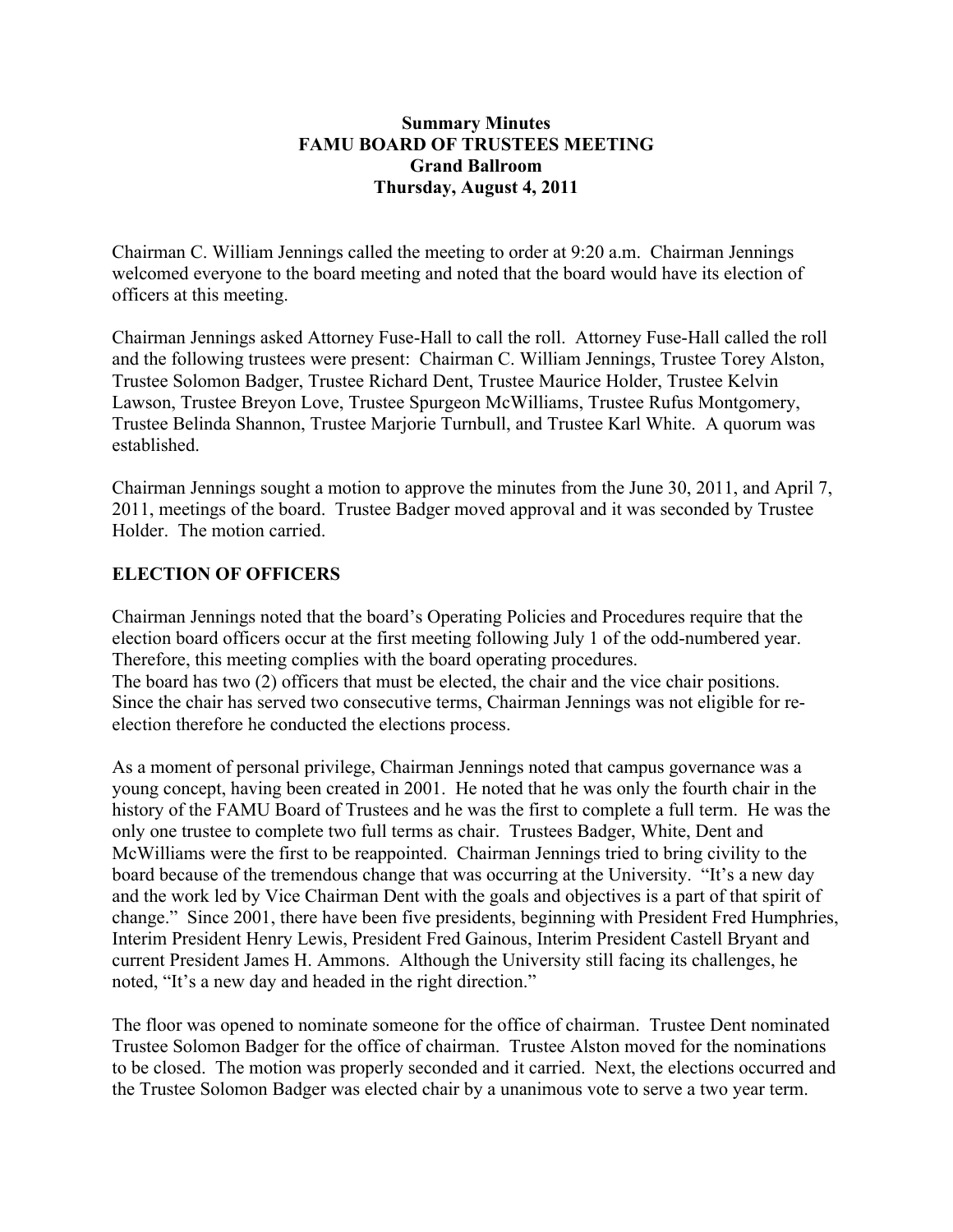Trustee Jennings relinquished the gavel to Chairman Badger. Chairman Badger thanked the board for their vote of confidence. He noted:

Happy to see everyone and to see everyone here. As I look around, I see only one other person that has served under the first chair of this board. The outgoing chair has been doing a yeoman's job for setting a pattern for the University to move forward in the future direction.

Chairman Badger, next opened the floor for the nominations for the vice chair position. Trustee Shannon nominated Trustee Richard Dent III to serve as the vice chair. Trustee Alston moved that the nominations close. The motion was seconded by Trustee Turnbull and it carried. The elections occurred and Trustee Richard Dent III was elected vice chair by a unanimous vote to serve a two year term.

# **Presidential Compensation**

Chairman Badger recognized Trustee Jennings for a report on the president's compensation. Trustee Jennings noted that the board heard from our CFO, the University continues to face dire economic challenges. "However, we have had steadfast leadership during this time."

The board must honor the contract, which is a legally binding agreement. Chairman Jennings noted:

 It is my position that we as a board cannot pick and choose which contracts we will honor. If we agree to a 25% bonus, President Ammons' contract requires that we award him for the 2009-20010 academic year.

 Trustee Jennings moved approval of the president's bonus and it was seconded by Trustee White. The motion carried by an unanimous vote.

Trustee White noted that the performance bonus for President Ammons at 25% of his base salary and he reiterated that the percentage is not indicative of the outstanding job performance; but, merely reflective of the economic conditions of the University at this time.

Chairman Badger recognized President Ammons who noted:

Thanks to Chairman Jennings for this service, commitment and loyalty to the University. He has been an outstanding chairman. His leadership made an important difference in the light of the University. Thanks to the board for this term and the University. Chairman Jennings, this could not be done without your friendship and leadership.

Trustee White noted that in relations to proposed revisions to the structure of President Ammons' current contract, currently under consideration by the board. He moved that the board authorize the following contract adjustments for review and consideration by the President, namely:

- 1. The "evergreen" renewal clause be removed
- 2. The bonus guarantee converted to a performance based bonus, including but not limited to all of the 2011-12 University objectives agreed upon by the board.
- 3. The "super majority" clause be removed and replaced with a simple majority clause.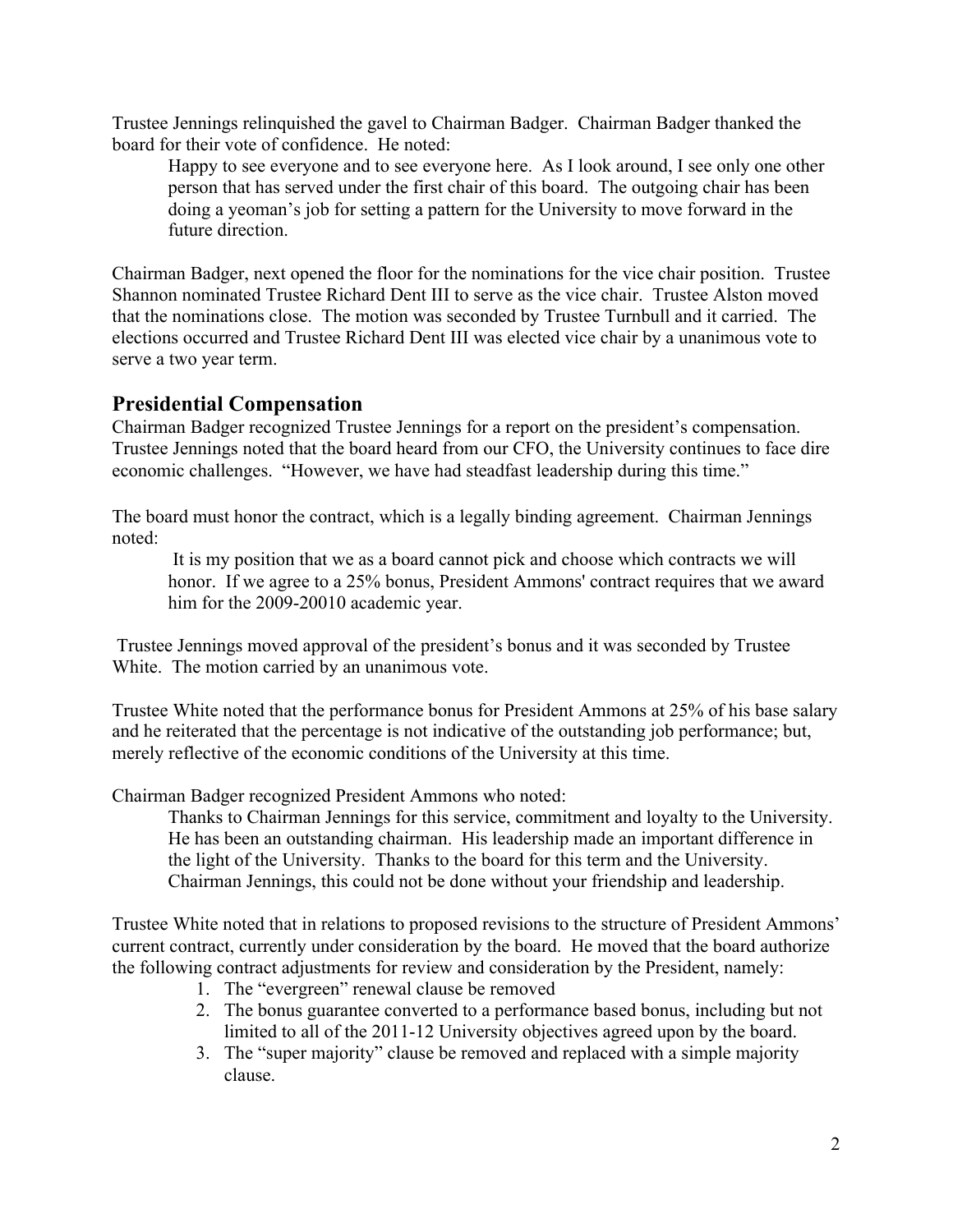Further, that the chair, be authorized to form and ad hoc committee to effect such draft contract for consideration by the full board as soon as possible. Trustee White noted that there has been a lot of work already.

Trustee Dent seconded the motion. Chairman Badger recognized several trustees for comments. Trustee Love noted that I think there have been a lot of questions about the original contract signed by Ammons and former Chairwomen Lowe; therefore, I request that everyone received the same contract. Is the intent to have the motion to make it comparable with other SUS presidential contracts or is it to make it competitive.

Trustee Alston noted that in 2007, I was a student, Dr. Ammons is the right person at the right time and I'm fully supportive of Dr. Ammons.

Trustee McWilliams thanked Trustee White and the staff for getting a copy of the motion for each member of the board to review.

Trustee Holder offered a substitute motion authorizing the chair to form an ad hoc committee of 3-4 individuals to review and consider changes to the current contract for the full board to consider at its next meeting to include points 1-3. Trustee Dent remarked that members should not confuse the motion to be about the support for the president; "the motion is about the contract for the president within our role as a governing body."

Trustee Lawson agreed with the scope and the spirit is clear. This is not about performance but it is to bring this contract in alignment with the balance of other presidential contracts in the SUS. Trustee White noted that as the author of the original motion that is precisely the spirit of the motion. Several trustees agreed with Trustee White.

Trustee Jennings noted that he has had several conversation with President Ammons and he has expressed willingness to change the first point and is open to considering the other two points. He noted that the best way to do that is to create an ad hoc committee for considering these points. He offered the comments for clarification.

Trustee Turnbull reviewed the motion and noted that the intent has been stated clearly and I don't see any difference and it will come back to the board. Trustee Holder understood the original motion; therefore, he withdrew his substitute motion. Trustee Love noted that he approved the President's vision.

The original motion carried by a vote of 12-0.

## **Presentation to Chairman Jennings**

Chairman Badger read a resolution honoring the service of C. William Jennings as chairman of the board from 2007-2011. He then recognized President Ammons for a presentation to the former chairman. President Ammons presented Trustee Jennings with a crystal gavel and pedestal to acknowledge his years of service as chairman of the FAMU Board of Trustees. Trustee Jennings commented: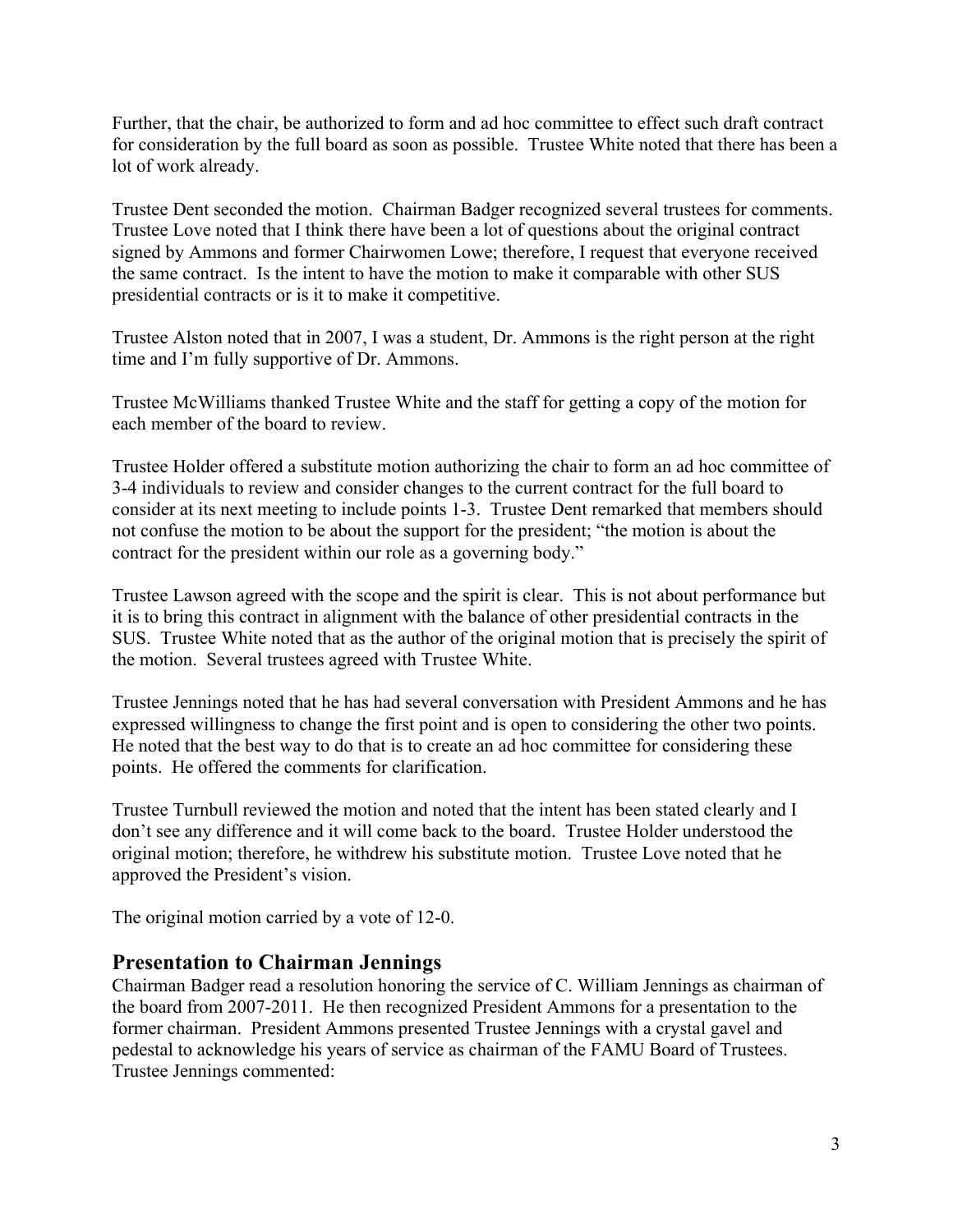I am a 1969 graduate and the semester I entered, the highest grade was D in P.E. My mother, a teacher, enrolled in graduate school at the University and moved into an apartment in Polkinghorne Village and my grades improved significantly. This is a very special moment for me. Thank you.

# **President's Report**

Chairman Badger recognized President Ammons for the President's Report. President Ammons offered his congratulations to Chairman Badger and Vice Chairman Dent; "I look forward to working with you." The President's report highlighted the following:

- o Introduction of Dr. William Hudson, Jr. as Vice President for Student Affairs
- o Update on the Restructuring/Reinvestment Plan
	- Developed a "Teach-Out" Schedule for programs to be eliminated
	- $\blacksquare$  Implementing the restructured colleges and schools;
		- Department of Economics moved to School of Business & Industry
		- CESTA became the College of Agriculture (with a potential name change)
		- The Institute of Environmental Sciences will become a the School of the Environment
	- By January 2012, the Teacher Education programs will move from several departments within the College of Arts and Sciences.
	- By June 2012, the current College of Arts  $\&$  Sciences will be divided into the College of Science, Technology and Mathematics, and the College of Behavioral Sciences, Arts and Humanities.
	- In 2013, the Institute in Public Health will become the School of Public Health.
- o Position being advertised for the Academic Success Institute
- o Implementing the Administrative Service Assistance Program
- o Working with Community Colleges on articulation agreements
- o Had corporate visits to Edward Jones, Graybar and Monsanto, to recruit more companies to Cluster and to get internships for students
- o Update on the search for the Vice President for University Relations
- o FAMU was selected by *Princeton Review* as one of the best colleges in the Southeast

Chairman Badger thanked President Ammons for the report and he noted that the president and the staff would continue to work diligently to keep the University on its envisioned path of greatness despite the ongoing challenges and fiscal constraints.

# **2010-11 GOALS & EXPECTATIONS**

Chairman Badger recognized Trustee Dent for information regarding the 2010-11 Goals and expectations. Trustee Dent noted that one word for the work was accountability. He continued:

The Board, the President and the Leadership Team and these goals provide time bound specificity and measurable objectives. Building upon the work of the retreat, we must ask, "Do we want to be great? And, what does great mean? A truly outstanding university in the world, financially, with talent and properly positioned for the future. The goals are:

o **Fundraising**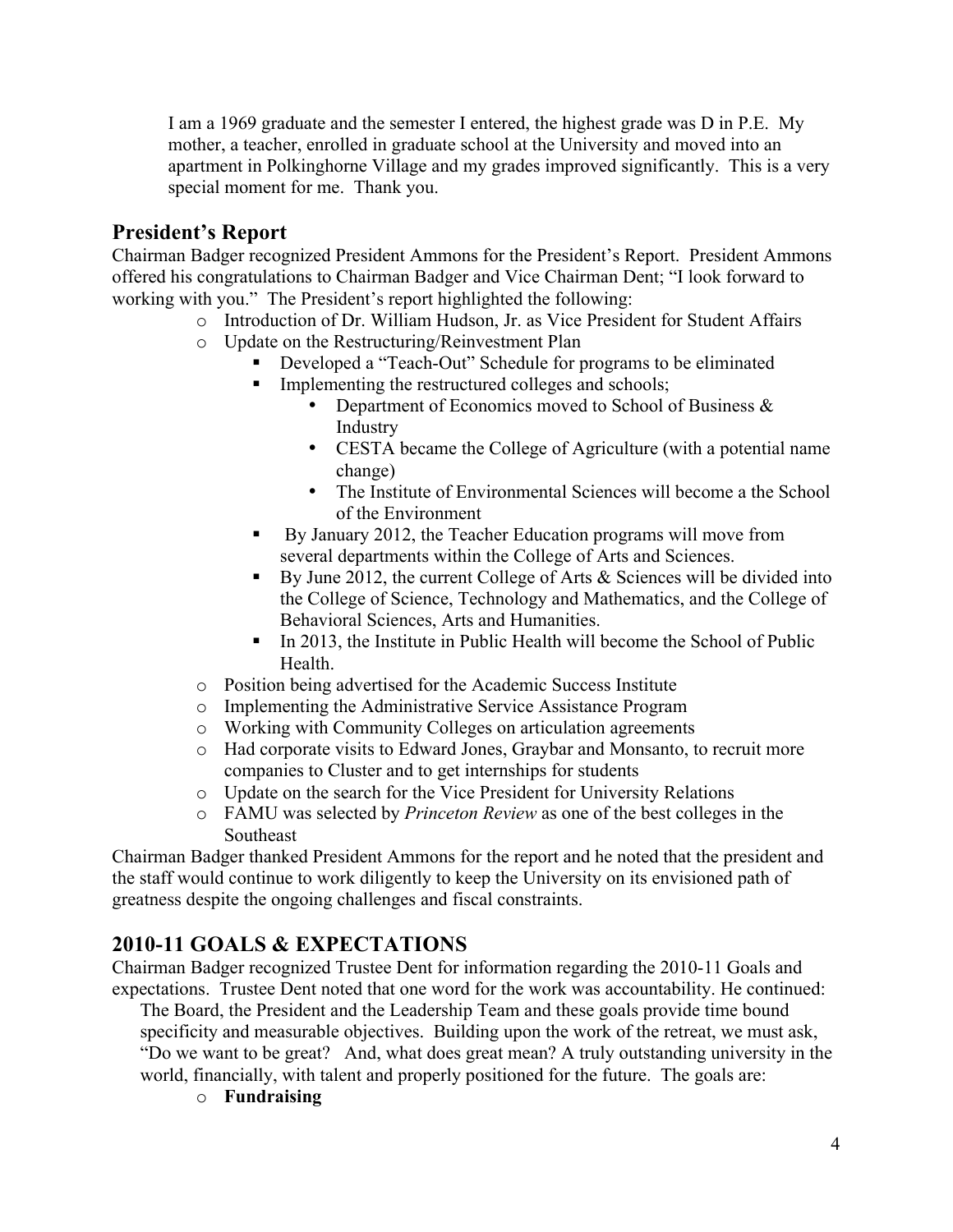- o **Academic Excellence**
- o **Research**
- o **Operations & Services (best in class)**
- o **Recruitment/Recruitment/Graduation (Enrollment Management)**

The process is to establish shared goals between the board and the president as they relate to 2011-12. These goals align with the Strategic Plan and are assigned to eh board committee to use as a scoreboard for progress.

Trustee Alston moved approval of the Academic Excellence and Research goals and that the faculty would be included in discussing the plans for these goals. The motion was properly seconded and it carried. There was one negative vote by Trustee Holder.

Trustee White moved approval of the Fundraising goal. Trustee Shannon seconded the motion and it carried.

Trustee Turnbull moved approval of the Enrollment Management goal. Trustee Love seconded the motion and it carried.

Trustee Love moved approval of the Operations and Services and it was seconded by Trustee Lawson. The motion carried.

Trustee Dent reiterated that updates would be provided at the next meeting. He noted that the Leadership Team did a good job of noting budget implications and noted that Vice President Hardee will review that at the next meeting.

President Ammons thanked the Chairman and Vice Chairman Dent for the work to get the University to this place with focused goals. He thanked Trustee Holder for reminding "us to include the faculty where the goals impact the academic enterprise." This shows mutual accountability. He thanked all the members of the board for their insight, feedback and support to get FAMU where it aspires to be placed. This is an added incentive for the University to perform and perform at a high level.

# **COMMITTEE REPORTS**

## **Budget and Finance Committee**

Chairman Badger recognized Vice Chairman Dent for the report of the Budget and Finance Committee. The Budget and Finance Committee had one (1) action item and several informational items.

The Committee heard from Vice President Hardee who presented the request for the university to extend the IBM contract for one (1) year. The current contract expires August 31, 2011. The University issued an Invitation to Negotiate for hosting the iRattler System. However they have been unable to complete negotiations with the top ranking vendor. Negotiations will continue during the contract extension.

The one year extension of the existing contract with IBM will include the following upgrades:

- Enterprise Portal 8.3 to 9.1
- DB2 to Oracle 10g for Portal and HCM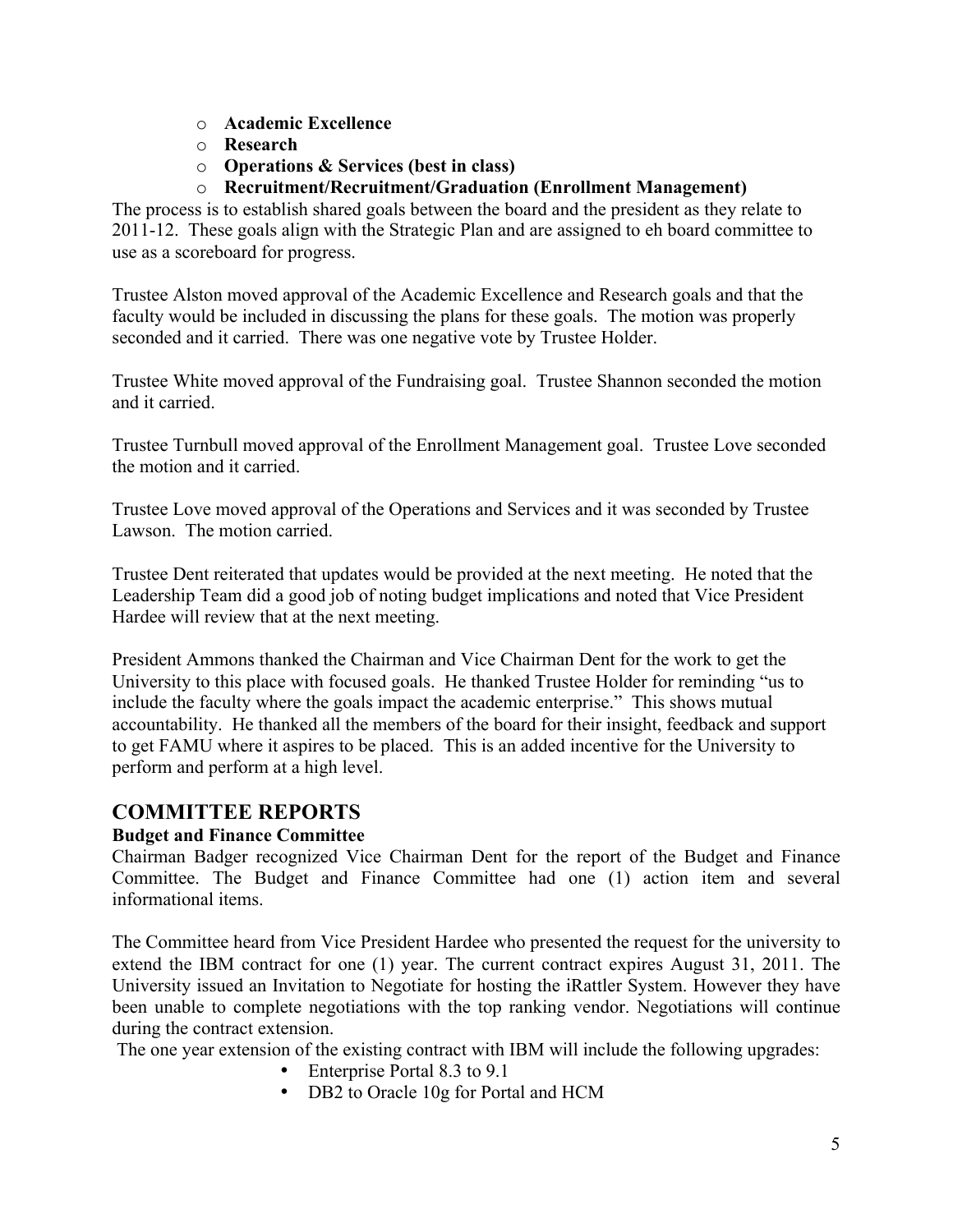- People-Tools from 8.49 to 8.51 for all applications
- PeopleSoft Application Human Resources (HR) from 8.9 to 9.1
- Increase to 2500 concurrent users
- Increase in bandwidth capacity
- Increase system storage capacity
- Virtual Platform

The annual cost of this contract has been \$1,389,992 for the last several years. The increase for the upgrades will be \$649,478.

#### **Vice Chairman Dent moved that the Board of Trustees approve the IBM contract extension for one (1) year. The motion was seconded by Trustee White and it carried.**

As for the informational items, the Committee heard from President Ammons, who informed the Board of the request from the Governor's Office and the Legislature for state agencies (including Universities) to submit 10 percent reduction plans. This plan is due to the Office of the Board of Governors on August  $19<sup>th</sup>$ . The Governor's Office and Legislature will use this information to identify reductions in the event there is a revenue shortfall for FY 2012-13. The 10 percent reduction equates to about \$9.1 million (\$7.9 million from General Revenue and \$1.2 million from Lottery).

Next the Committee heard from Vice President Teresa Hardee who provided an update on the FY 2011-12 operating budget and an overview of the nine (9) contracts over \$100,000 for the Board's information.

Mr. Michael James, Interim CIO, presented for the Committee's information an overview of initiatives within Enterprise Information Technology (EIT). These initiatives includes a comprehensive IT risk assessment, implementation of strategic recommendations by Moran Technology Consulting, Inc., the development of "the Hill" (new student portal), iRattler functionality enhancements, and the deployment of mobile apps.

For the last informational item, Vice Prescient Hardee provided an update on the ImageNow project. The outcomes will result in processes being streamlined, a reduction in paper and minimal front office work, faster processing and high productivity, automatic integration with iRattler and electronic document retention.

#### **AUDIT COMMITTEE**

The chairman recognized Trustee White for the report of the Audit Committee. The Audit Committee had one (1) item for action.

The Committee heard from Vice President Charles O'Duor, who presented the University Audit Plan for 2011-12. He stated that the purpose of the Audit Plan is to guide audits, reviews, and investigations to ensure compliance with statutory mandates; promote integrity, accountability and efficiency; make certain that resources are safeguarded against waste, loss, and misuse; and determine that resources are used consistent with applicable federal and state laws and rules,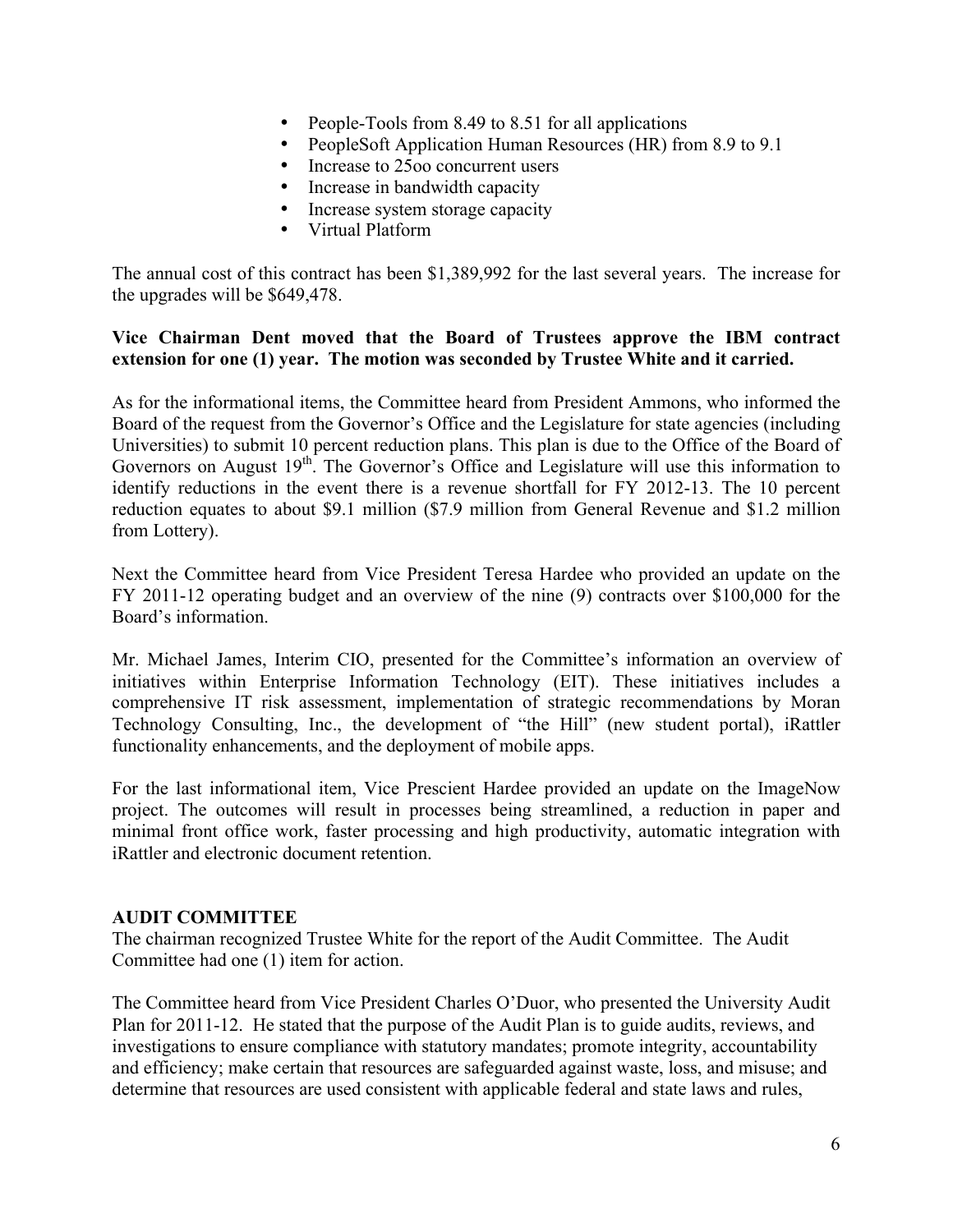Board of Trustees policies, and University regulations and procedures. The Audit Plan is based on a combination of factors derived from a risk assessment survey, prior financial and operational audit reports, and suggestions by management. The selected areas for audit, review and investigation depend on the most likelihood of risk occurring and the impact and significance of the risk to the University. The completed reports, findings and recommendations will be presented to the President, the Board of Trustees, departments, and other agencies, as appropriate.

#### **Trustee White moved that the Board of Trustees approve the University Audit Plan for 2011-12. The motion was seconded by Trustee Turnbull and it carried.**

## **ACADEMIC AFFAIRS COMMITTEE**

Chairman Badger presented the report of the Academic Affairs Committee. The Academic Affairs Committee had one (1) action item.

The Committee heard from President Ammons, Provost Hughes Harris, Dr. Howard Bailit, and Dr. Donald Palm regarding the planning document to Offer a Doctor of Dental Medicine degree at Florida A&M University. Dr. Bailit, who was the lead consultant, is a national expert in the development of community based dental education programs. He is Professor Emeritus at the University of Connecticut, School of Medicine, former chair of the Department of Health Administration and Policy at Columbia University, and member of the Institute of Medicine, National Academy of Sciences. Dr. Bailit also played a major role in the establishment of several new innovative Community-Based Dental programs which are in various phases of development, including the newly established East Carolina University's Dental School.

Dr. Bailit and Dr. Palm presented the proposal to the Committee. The proposal addressed the need for a new college of dental medicine in Florida, the disparities regarding access to dental services, workforce diversity, dental education models, including operating and capital costs, and plans for creating a College of Dental Medicine. Dr. Bailit explained the community based model and the plan proposed for the FAMU dental program. With this model, the University would place students in community clinics and in real care systems, where the students would gain more clinical experience. The faculty would teach and practice in the clinics. Moreover, this model is less expensive than the traditional model, where students gain experience in teaching labs. He emphasized the positive impact this model will have on providing dental services, especially in the rural communities. The proposal envisioned that a large number of potential students would be from disadvantaged, low-income families, rural communities and underrepresented minorities.

The proposal also addressed estimated costs of the College and potential funding opportunities. Dr. Bailit indicated that FAMU should continue to establish a partnership with Florida State University College of Medicine, as all other dental schools are associated with medical schools.

The Board was fully engaged in the presentation and supported the proposal. If the board approves the committee's recommendation, then the next step in the approval process is the submission of the proposal to the Florida Board of Governors in August 2011. The Board of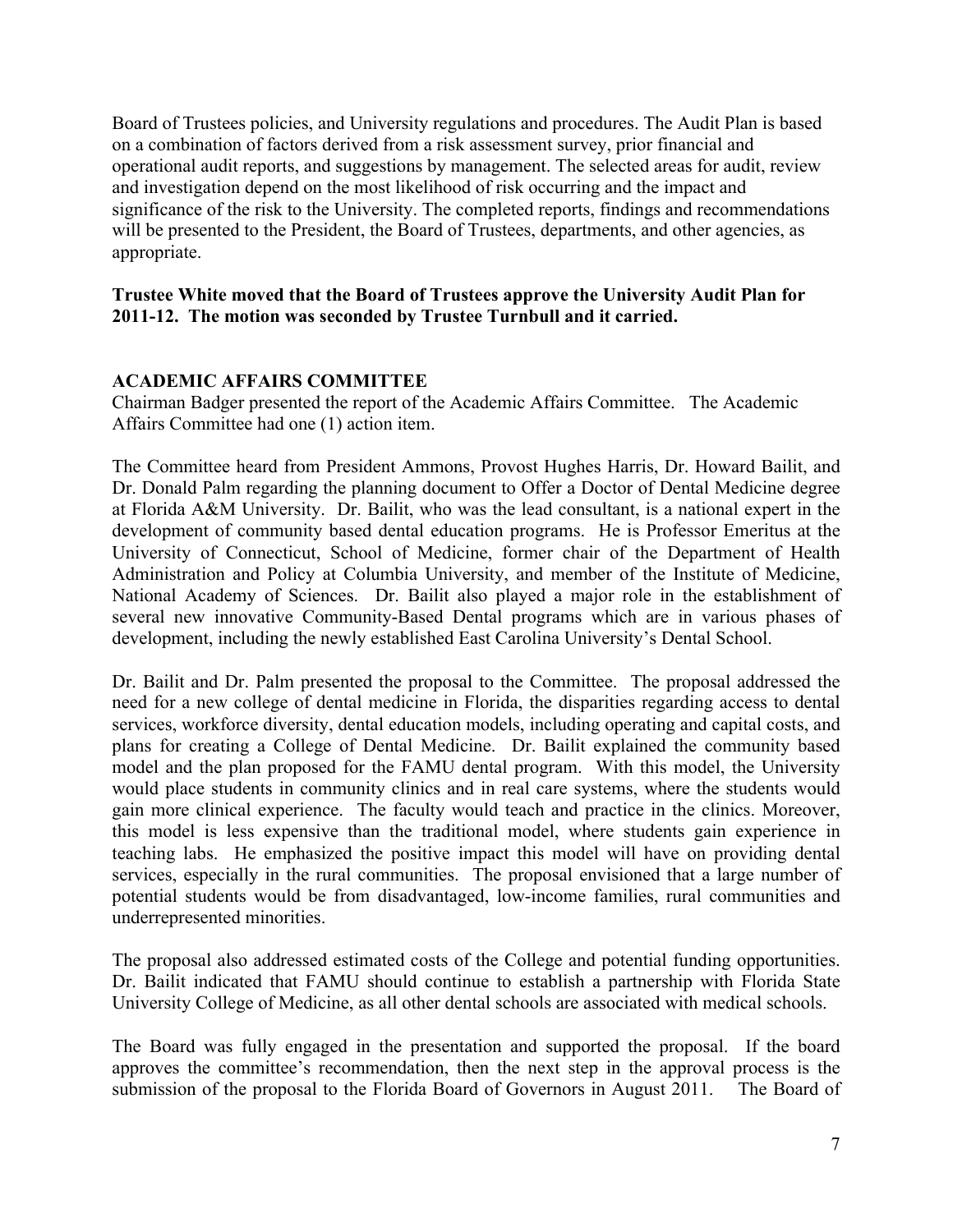Governors will consider all dental school proposals at its meeting in September 2011. The Academic Affairs Committee recommends approval of the Planning Document to Offer a Doctor of Dental Medicine Degree.

## **Trustee Badger moved that the Board of Trustees approve the proposal to offer a Doctor of Dental Medicine Degree. Trustee Holder seconded the motion and it carried.**

President Ammons thanked the board on behalf of the University. "I want to express our appreciation for the board's vision and courage for this action." He noted that the action shows the board's belief in the University's history of health care and it's adherence to the land grant mission. "This [degree] will be an economic generator for this state. This is a historic moment." He offered appreciation to Provost Hughes Harris, Dr. Donald Palm and Dr. Howard Bailit for putting the resources in place to get this work completed. He thanked everyone who had a role in completing this aspect of the work. He referred the members to the brochure and talking points that were in their folders.

Trustee Dent noted that this was a very thoughtful approach and he encouraged the University to be thoughtful about the constituents and to encourage them to participate in the process. Chairman Badger accepted the comments of Vice Chairman Dent as the thoughts of the board. President Ammons reminded the board that the Board of Governors would hear the proposals in November and then the fund-raising would begin.

## **TRUSTEE-STUDENT AFFAIRS COMMITTEE**

The chairman recognized Trustee Turnbull for the report of the Trustee-Student Affairs Committee, which had one (1) action item and several informational items.

The Committee heard from Athletic Director Derek Horne regarding a multi-year contract for the Head Women's Basketball Coach, Ms. LeDawn Gibson. Mr. Horne noted that the coach had performed well and President Ammons and he recommended a two-year renewal (August 5, 2011- August 4, 2013) of the employment contract.

## **Trustee Turnbull moved that the board approve the two-year contract renewal for the Head Women's Basketball Coach. The motion was seconded properly and it carried.**

Next, Trustee Breyon Love updated the board on the Student Government Association activities which included:

- FAMU hosted The United Stated Student Association Conference on July 21-23, 2011.
- SGA conducted the A&S workshops on main campus and at the College of Law in Orlando, Florida.
- Representatives from main campus traveled to the College of Law again on Friday, August 5 to participate in the FAMU "Traditions and Spirit" Rally.
- The Office of Student Activities and the Student Government Association Office have merged to provide more cohesive services to the student body, under the new leadership of Mr. Marvin Green.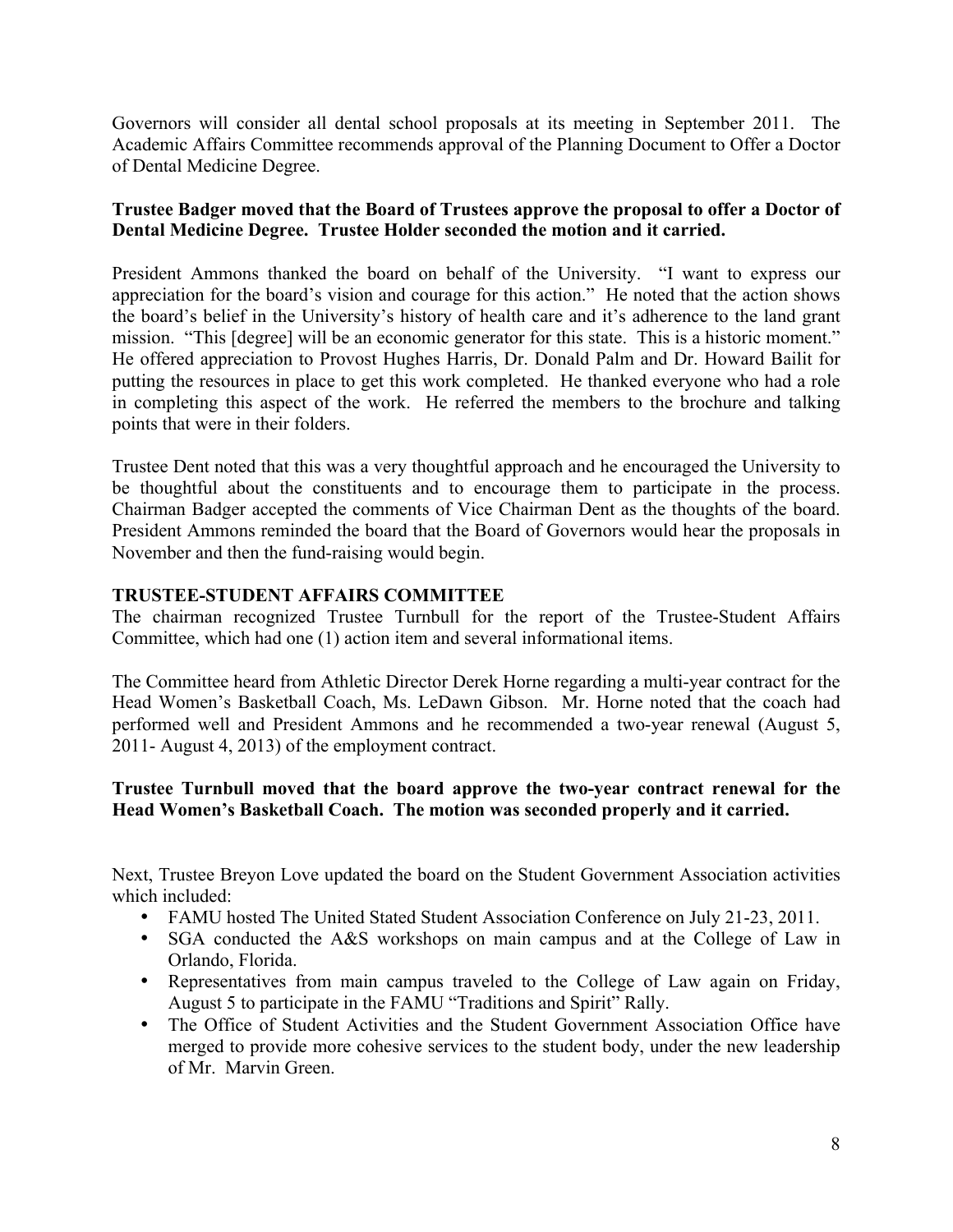- The Student Government Association has been working with EIT to unveil the new student lounge.
- SGA has worked with the President's Office to improve library hours.
- The student body participated in a letter writing campaign objecting to the proposed federal regulations regarding the PELL Grant.

Vice President Hudson provided additional updates from the Division to include:

- As of August 2, 2011, the University had awarded 8,467 students with financial aid as compared to last year this time with 8,920 awards.
- This year 2,219 students participated in summer orientation; this includes freshmen and transfer students, and is down when compared to last summer of 2,857 participants.
- The University has offered 36 Distinguished Scholars Awards (DSA) to in-state students and 326 awards to out-of-state students. Last year there were 14 "Life Gets Better Scholars (LGBS)" and five National Merit Scholars. This year we have 27 LGBS and 20 National Merit scholars.
- The Residential Life staff has completed 2,308 total room assignments to date, compared to 2,388 last year. There were only 429 spaces available.
- Student Affairs is implementing a 'Name Badge Campaign'. Each employee in the Division will be provided a name badge for easy identification as they work with the University's various constituents.
- FAMU Public Safety will become more visible in the University community. Overall oncampus crimes are steadily decreasing. The patrol coverage has been expanded by utilizing four (4) bicycles, three (3) golf carts and one (1) electric cart.

Following Dr. Hudson's report, Trustee Love offered thanks to President Ammons and Vice President Hardee for their work with the students on various operations and services.

## **DIRECT SUPPORT ORGANIZATIONS (DSO) COMMITTEE**

Chairman Badger recognized Trustee White for the report of the DSO Committee. The Committee had one (1) action item and several items for information.

The Committee heard a report from the Interim Vice President of University Relations, Ms. Sharon P. Saunders, who provided background information on the recommended changes to the University Communication Media Policy No. 2008-01. Mrs. Saunders advised that in order to ensure and maintain the integrity of the brand and formal logo usage the Office of Communications requested an amendment to the Media Policy. Specific changes to the policy related to the use of the University Seal and acceptable listings for the University. The University Seal is only used for formal usage and in addition:

The University seal may not be altered in any way. Additional typography or images cannot be added to any Florida A&M University logos or wordmarks. The wordmark and logo cannot be screened, flopped, or scaled out of proportion. The wordmark and logo should not be contained within a box or shape, and normally should be printed on a solid color background. Text should be approximately 3 picas or a half of an inch away from the seal.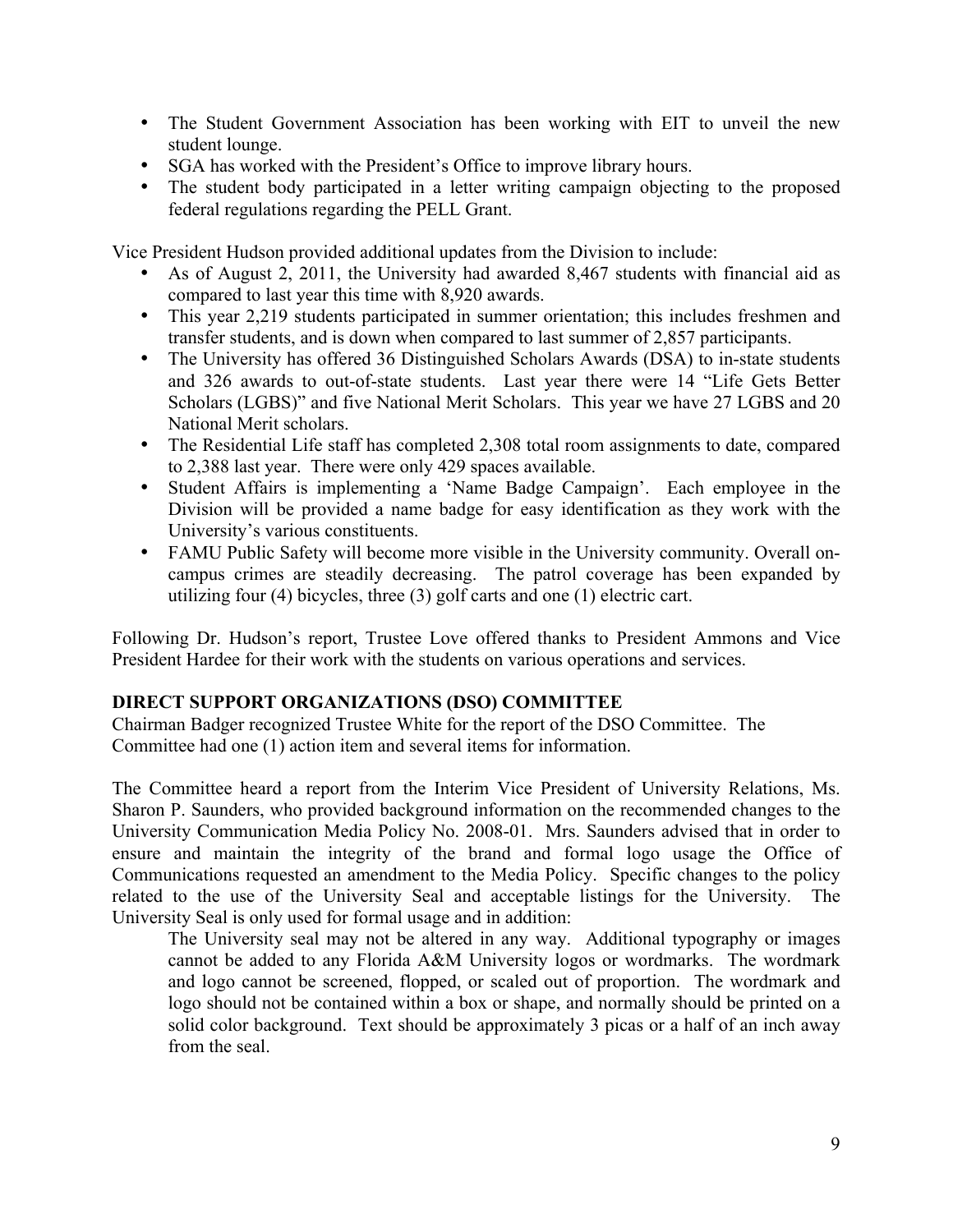The additional acceptable listing is Florida A&M (The preferred use of this wordmark is for athletic purposes.)

**Trustee White moved that the Board of Trustees approve the specific changes to the University Communication Media Policy No. 2008-01.**

The Committee also heard from Mrs. Saunders about University Relations activities. These included:

• The Division held the first of three Executive Leadership Summits on July 21, 2011, with a focus on financial services, consumer products, automotive/transportation and the construction industry. Representatives from over 100 regional and local companies exchanged ideas on key issues that are currently impacting businesses and educational institutions.

The second Summit will occur on August  $25<sup>th</sup>$  at the College of Pharmacy and will focus on the healthcare industry. The final Summit will occur in conjunction with the FAMU Industry Cluster Meeting on Thursday, October 6th. The focus will be on media, agriculture, engineering and energy.

- Dr. Ammons will host the  $22^{nd}$  Annual Faculty & Staff Endowment Campaign Breakfast on Friday, August 12th at the Lawson Center. The goal for this year's campaign is \$250,000.
- The annual Presidential Golf Cup Tournament will occur on Thursday, September 1st at the Killearn Golf and Country Club. Tournament fees are \$125 per golfer, \$500 per team or the early discount of \$450 per team if paid by August  $19<sup>th</sup>$ .

#### **FACILITIES COMMITTEE**

The Chairman recognized Trustee Spurgeon McWilliams for the report of the Facilities Planning Committee, which had four (4) action items.

The Facilities Planning Committee heard a presentation by Vice President Teresa Hardee regarding Change Order Request #3 for the Hansel E. Tookes Sr. Student Recreation Center. This Change Order Request was for \$168,257 and primarily included modifications requested by the User Group and revisions requested by the Fire Marshall's Office. The work and prices for Change Order #3 have been reviewed and recommended for approval by the project architect and by the University's Construction and Facilities Management staff.

#### **Trustee McWilliams moved approval of Change Order Request #3 for Phase II of the Hansel E. Tookes Sr. Student Recreation Center for \$168,257. Trustee Alston seconded the motion and it carried.**

The Committee also heard a request for the approval of the University's 2012-13 Public Education Capital Outlay (PECO) Legislative Budget Request and the 2012-17 Capital Improvement Plan.

The legislature did not appropriate funding for any of the projects in last years' Legislative Budget Request. As such, the University decided to maintain the priorities established in last years' Capital Improvement Plan:

- 1. Utilities/Infrastructure/Capital Renewals/Roof
- 2. Pharmacy—Phase II (Furniture and Equipment)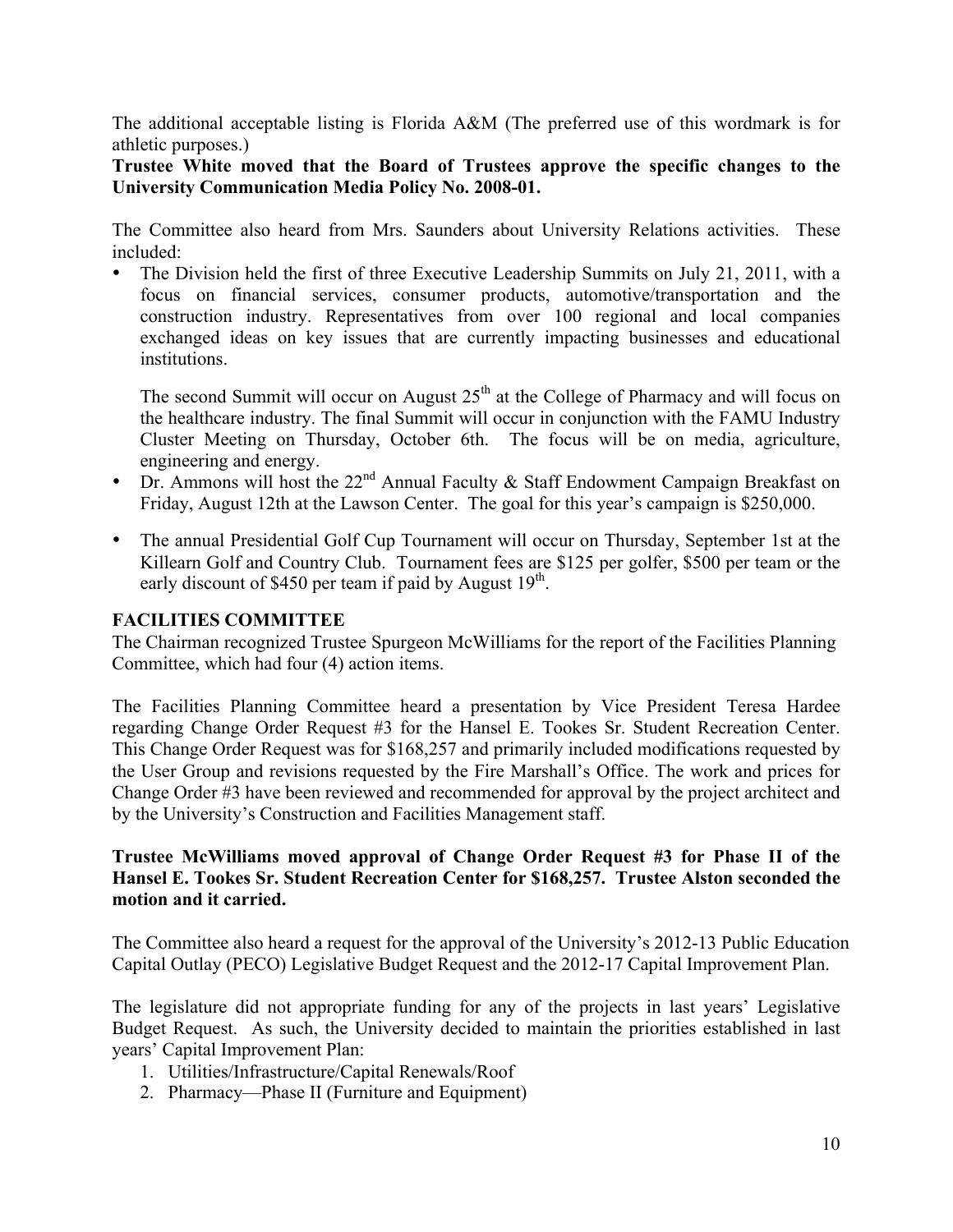- 3. Student Affairs Building (Planning)
- 4. FAMU/FSU College of Engineering (Construction)
- 5. Dyson Building (Planning)
- 6. Engineering Technology Building
- 7. Land Acquisition
- 8. Perry-Paige Addition
- 9. Banneker Remodeling

## **Trustee McWilliams moved approval of the 2012-13 Public Education Capital Outlay (PECO) Legislative Budget Request and the 2012-17 Capital Improvement Plan. The motion was seconded by Trustee Love and it carried.**

Next, the Committee heard a presentation by Attorney David Self regarding a request for the University to enter into an Encroachment Agreement with the City of Orlando. The agreement would grant the University a license to use the curb cut areas as reserved parking for University officials at the College of Law, located in Orlando. The agreement would also authorize the University to mark off parking spaces, erect parking signs and have unauthorized vehicles removed from these reserved spaces.

## **Trustee McWilliams moved that the Board of Trustees authorizes the President to enter into the Encroachment Agreement with the City of Orlando, substantially in the form shown in the board materials, subject to the review and approval of the Office of the General Counsel. Trustee Jennings seconded the motion and it carried.**

Further, Attorney Self and the Committee reviewed a request from the US Department of Agriculture to sublease property at the FAMU Center for Viticulture Sciences and Small Fruit Research. The property comprises approximately 6.774 acres including existing buildings which were constructed by the US Department of Agriculture. The proposed sublease would allow the US Department of Agriculture to continue with research beneficial to the University, the state of Florida and the nation as a whole. The proposed sublease would commence on August 28, 2011, and expire in 2026 with the possibility of a five-year renewal. At the end of the sublease, all buildings and improvements will become the property of the University. A nominal rent of one dollar (\$1.00) is proposed.

**Trustee McWilliams moved that the Board of Trustees authorizes the President to enter into the sublease with the US Department of Agriculture for approximately 6.774 acres at the Florida A&M University Center for Viticulture Sciences and Small Fruit Research substantially in the form shown in your information package, subject to the review and approval of the Office of the General Counsel. Trustee Jennings seconded the motion and it was approved.**

The Committee also received updates on the ongoing major projects, renovations of the bookstore, the new laundry facilities in the residential halls, and the proposed 800-bed housing project.

## **PUBLIC COMMENTS**